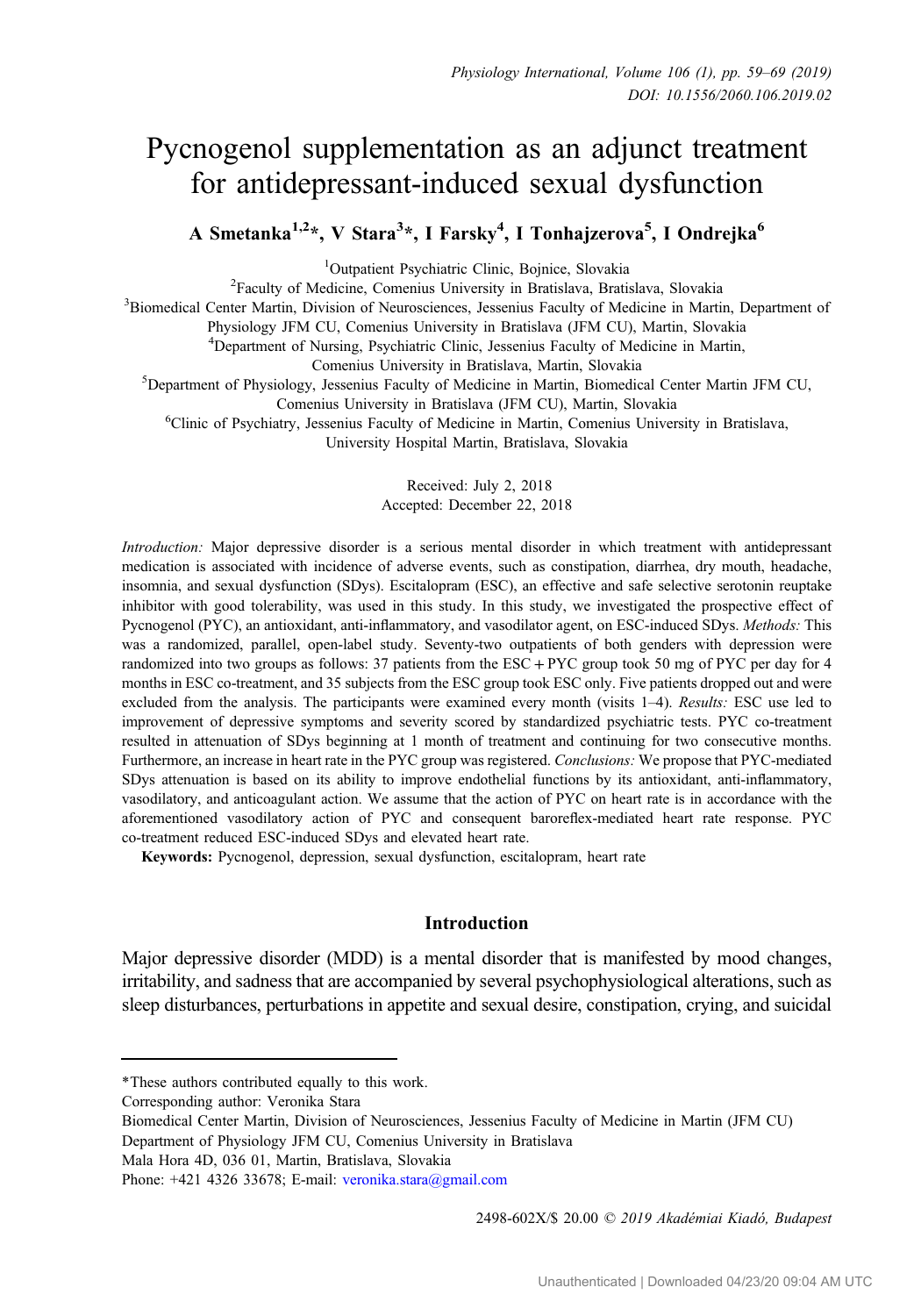thoughts ([5\)](#page-9-0). The pharmacotherapy of MDD consists of the use of antidepressants, which operate on the central neurotransmitter system and modulate its action [\(19\)](#page-9-0). Antidepressant treatment is associated with an incidence of adverse events, which are the most frequently reported causes of treatment discontinuation and non-compliance ([3,](#page-9-0) [23](#page-9-0)). Refinement of side effects has become an urgent topic, because in 2014, 7.2% of adults in the European Union (EU) took antidepressants at some time, and 58% of them took them regularly [\(27](#page-10-0)).

In 2008, the most frequently prescribed class of antidepressants in Europe was the selective serotonin reuptake inhibitors (SSRIs) [\(4](#page-9-0)). SSRIs possess strong serotoninergic side effects, including diarrhea, insomnia, nervousness, and sexual dysfunction (SDys) [\(6](#page-9-0)). SDys is manifested by a decrease in libido, male impotence, delayed ejaculation, and anorgasmia [\(14](#page-9-0)). Corona et al. [\(9](#page-9-0)) reported that the incidence of SDys in men taking SSRIs is 71%; however, Park [\(36](#page-10-0)) did not validate this finding. A direct connection between taking SRRI antidepressants and SDys is made obvious by the fact that SSRIs are the first choice in treatment of premature ejaculation with expected results and ejaculation delay ([17\)](#page-9-0).

Escitalopram (ESC), an SSRI, was shown to have superior efficacy and tolerability compared to other SSRIs (e.g., citalopram, fluoxetine, paroxetine, and sertraline); nevertheless, ESC possesses the aforementioned side effects including SDys ([8,](#page-9-0) [22\)](#page-9-0).

A growing number of scientists perform clinical studies to investigate complementary supplementation of natural compounds and extracts in the conventional treatment of MDD to improve response in patients [\(18](#page-9-0)).

Pycnogenol (PYC) is a Pinus pinaster (synonym: Pinus maritima) bark extract and a powerful antioxidant ([44\)](#page-10-0). It consists of phenolic compounds (catechin and epicatechin) and condensed tannins (procyanidines and proanthocyanidines) [\(44](#page-10-0)). In humans, daily administration of PYC decreased glucose levels, improved vasodilatation, reduced oxidative stress, reduced inflammatory response, inhibited enzymatic activity of cyclooxygenase (COX)-1 and COX-2, inhibited activation of nuclear factor NF-κB, and increased plasma levels of total antioxidant status [\(10](#page-9-0), [15](#page-9-0), [33](#page-10-0)).

The discovery of the prospective effect of PYC on erectile dysfunction (ED) ([12\)](#page-9-0) encouraged us to hypothesize that adjunctive supplementation of PYC in ESC-treated subjects reduces antidepressant-induced SDys. The aim of this study was to assess the effect of PYC on ESC-induced SDys.

# Materials and Methods

#### Trial design

This was a randomized, parallel, open-label study performed in the middle Slovakia region. Patients were randomly assigned into two groups, as follows: (1) the  $\text{ESC} + \text{PYC}$  group, receiving both ESC and PYC and (2) the ESC group, receiving ESC without any additional supplementation. The duration of the study was 12 weeks. Participants were examined every month in four visits (V1–4, with an average frequency of  $28 \pm 2$  days) to assess severity of depression, symptom severity and improvement, sexual function, blood pressure, and heart rate.

#### Participation

Participants were regular outpatients with MDD at the Outpatient Psychiatric Clinic, Bojnice, Slovakia. Before beginning the study, all participants took ESC in monotherapy for at least 4 weeks (31  $\pm$  3.4 days), in doses ranging from 10 to 20 mg/day (17.2  $\pm$  2.1 mg/day).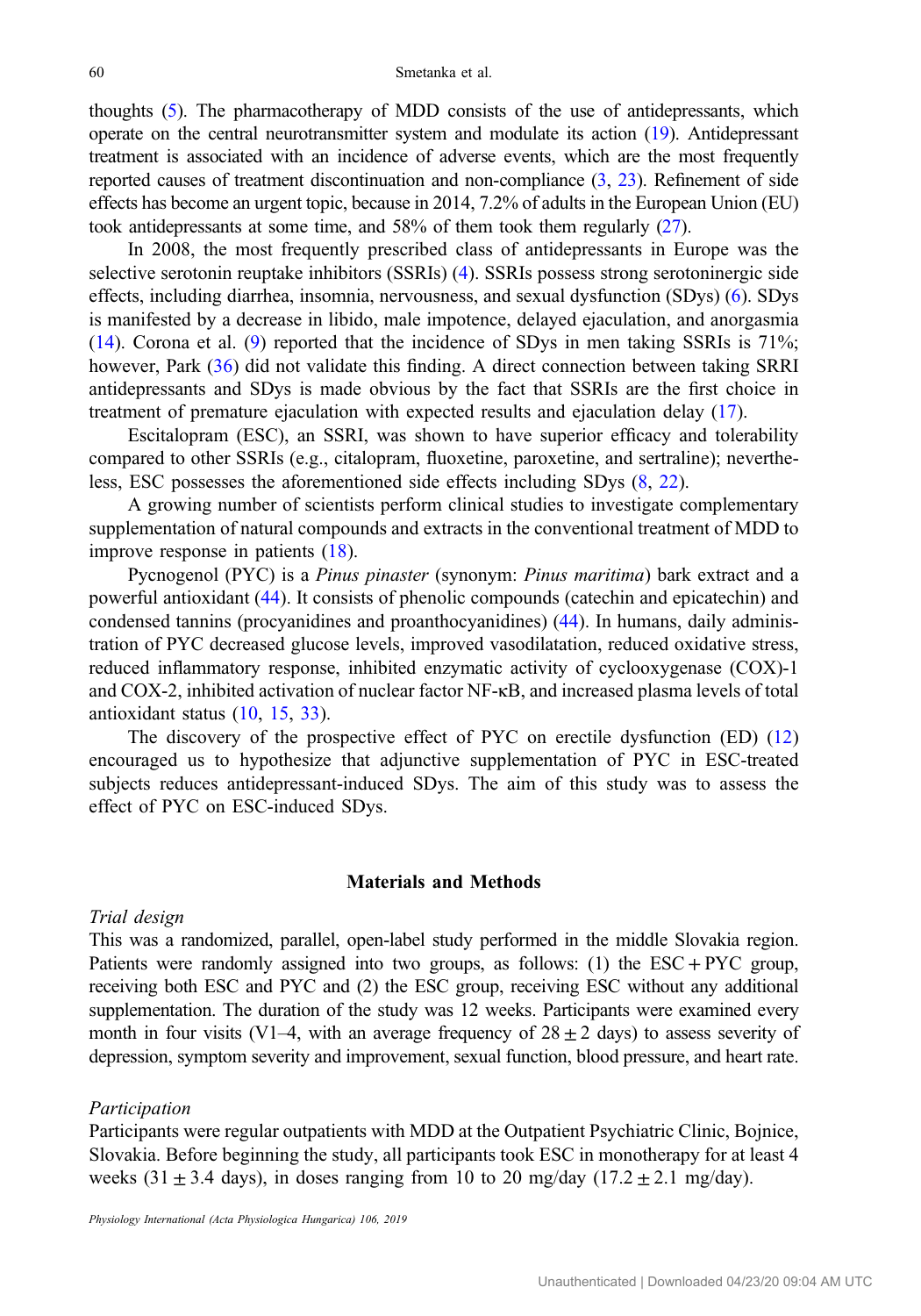The inclusion criteria were the following: depressive episode or recurrent depressive disorder diagnosed by a specialist–psychiatrist according to the Diagnostic and Statistical Manual of Mental Disorders-5 criteria for MDD, responders to ESC therapy, and age of 18–65 years.

The exclusion criteria included intellectual disability, co-medication, psychotherapy, psychiatric comorbidity, somatic morbidity with effects on sexual functions (cardiovascular diseases, diabetes mellitus, endocrinopathies, and thyroid gland diseases), and psychotic depression.

Seventy-two patients of both genders were recruited and randomly assigned into one of the two treatment conditions (allocation ratio 1:1). Three patients from the ESC + PYC group and two patients from the ESC group prematurely terminated the study because of a depression relapse.

# Randomization and blinding

This was an open study, and no placebo control was engaged. Since this study was performed between 2013and 2017, the following randomization was chosen. After receiving a written consent, the practitioner allocated a number to every patient in the order in which the patient entered the study. Participants with odd numbers were assigned to the  $\text{ESC} + \text{PYC}$  group, and participants with even numbers were assigned to the ESC group.

# Sample size

Thirty-four Caucasian participants were assigned to the ESC + PYC group (11 men; aged  $42 \pm 10.3$  years), and 33 patients were assigned to the ESC group (9 men; aged  $44.4 \pm 12.5$ years). Both groups matched in terms of education level, occupational status, and age (Table I). All participants were recruited from the Outpatient Psychiatric Clinic, Bojnice, through information provided by face-to-face conversation with a psychiatrist, with specialization in sexology, and the study was conducted between 2013 and 2017.

|                        | $ESC + PYC$     |                    | <b>ESC</b>      |                    |
|------------------------|-----------------|--------------------|-----------------|--------------------|
| <b>Variables</b>       | Frequency $(n)$ | Percentage $(\% )$ | Frequency $(n)$ | Percentage $(\% )$ |
| Gender                 |                 |                    |                 |                    |
| Male                   | 11              | 32.35              | 9               | 27.27              |
| Female                 | 23              | 67.65              | 24              | 72.73              |
| <b>Education</b> level |                 |                    |                 |                    |
| High school            | 29              | 85.30              | 28              | 84.85              |
| Degree/diploma         | 5               | 14.70              | 5               | 15.15              |
| Occupational level     |                 |                    |                 |                    |
| Employed               | 25              | 73.53              | 23              | 69.70              |
| Disabled               | 9               | 26.47              | 10              | 30.30              |

Table I. Demographic characteristics of the experimental groups

ESC: escitalopram; PYC: Pycnogenol

Physiology International (Acta Physiologica Hungarica) 106, 2019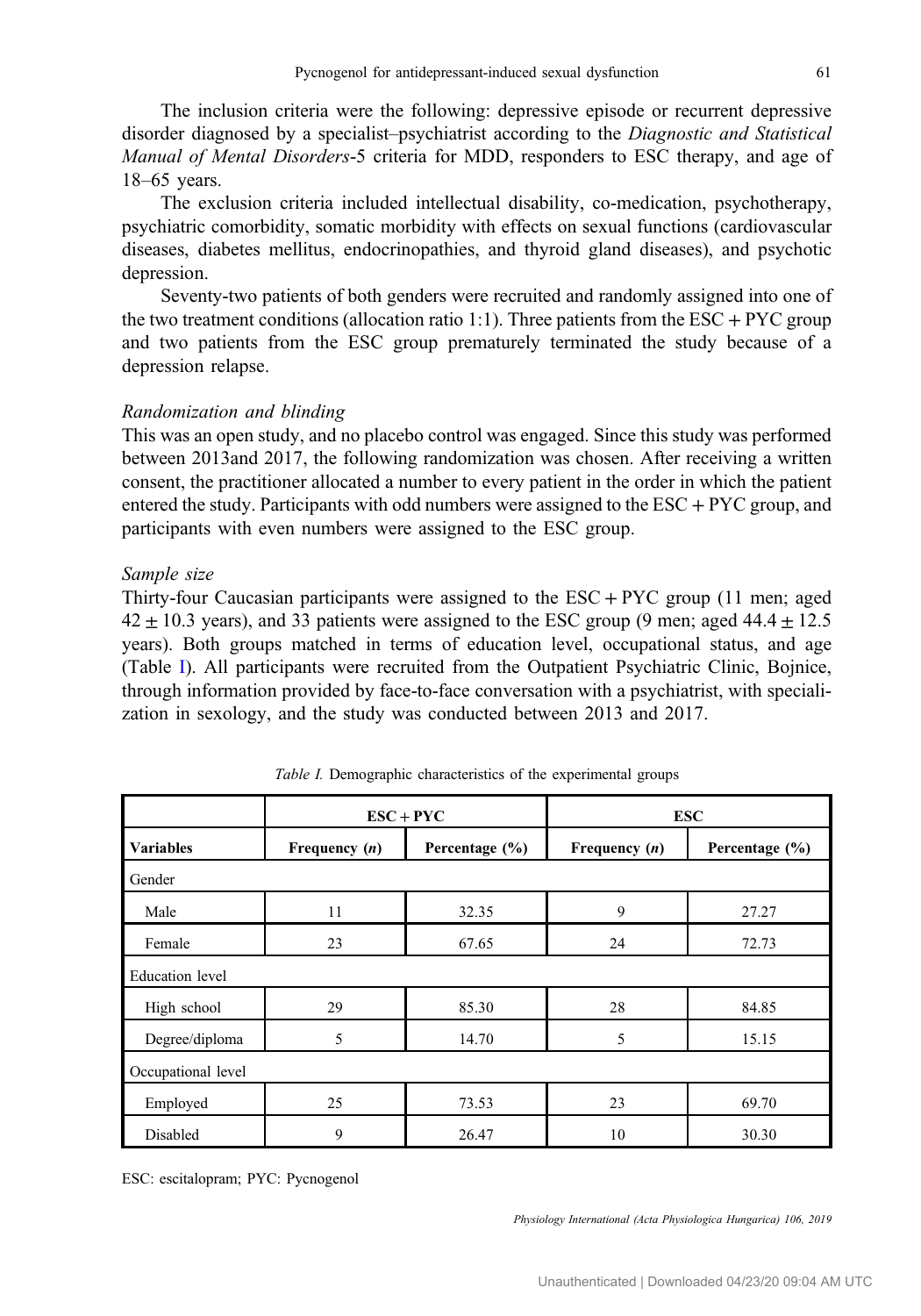## Interventions

The ESC group received 10–20 mg/day of ESC, and the ESC + PYC group received 10–20 mg/day of ESC and an additional supplementation with PYC at a dose of 50 mg/day. The PYC used in this study was a commercially available 95% P. maritima extract (approved by the Ministry of Health of the Slovak Republic No. OHVBPKV/7792/2014/Ht). The dose of 50 mg/day of PYC was indicated by the summary of product characteristics as recommended by The State Institute for Drug Control of the Slovak Republic and the Categorisation Committee for Drugs, Ministry of Health.

Visit 1 was performed before the PYC supplementation had been started. The values measured during V1 were considered to be baseline characteristics. All participants were examined every month for 3 months with an average frequency of  $28 \pm 2$  days.

#### Data collection and measurement

The severity of depressive episodes was evaluated by the Montgomery–Åsberg Depression Rating Scale (MADRS), which was administrated at each visit. MADRS was developed in 1979 to differentiate between responders and non-responders to the antidepressant treatment, and it is widely used in depression research ([29,](#page-10-0) [32\)](#page-10-0).

Symptom improvement and severity were evaluated with the Clinical Global Impression – Improvement (assessed at V2–V4) and the Clinical Global Impression – Severity (assessed at each visit) Scales, respectively, because of their sensitivity to clinical change.

Sexual function was determined by the Arizona Sexual Experiences Scale (ASEX). The ASEX questionnaire consists of five questions exploring five conditions of sexual functioning (desire, arousal, penile erection in men, vaginal lubrication in women, orgasm, and orgasm satisfaction). At each visit, all participants were asked to complete the ASEX questionnaire.

Patient's blood pressure was measured using the oscillometric method by an electrical manometer (OMRON M6 AC, HEM-7322-E, OMRON Corporation, Kyoto, Japan) certified every 2 years for accurate functioning. Heart rate (beats per minute) was measured on the arteria radialis using the palpation method. Measurements of blood pressure and heart rate were performed according to recommendations of Perry et al.  $(37)$  $(37)$ . All patients were free from caffeine, nicotine, and physical exercise at least 30 min before examination. Heart rate was counted for 30 s. This number was multiplied by 2 to calculate the rate for 1 min. If the rate was abnormal, counting lasted for 1 min.

# Research ethics

All participants gave a written informed consent to participate in the study. This study was approved by the local ethics committee of Trencin (4/2011), and has been conducted in accordance with the Code of Ethics of the World Medical Association (Declaration of Helsinki, 1964).

#### Statistical analysis

The statistical analysis was performed using IBM SPSS version 24 (USA). The data of Gaussian/non-Gaussian distribution were assessed using the Shapiro–Wilk test. Due to the non-parametric distribution of the data, the following tests were used: the Wilcoxon test for comparison in each group (ESC and  $\text{ESC} + \text{PYC}$ ) and the Mann–Whitney U test for betweengroup (ESC vs.  $\text{ESC} + \text{PYC}$ ) comparison. Data were expressed as mean  $\pm$  standard deviation. The probability  $p < 0.05$  was considered significant.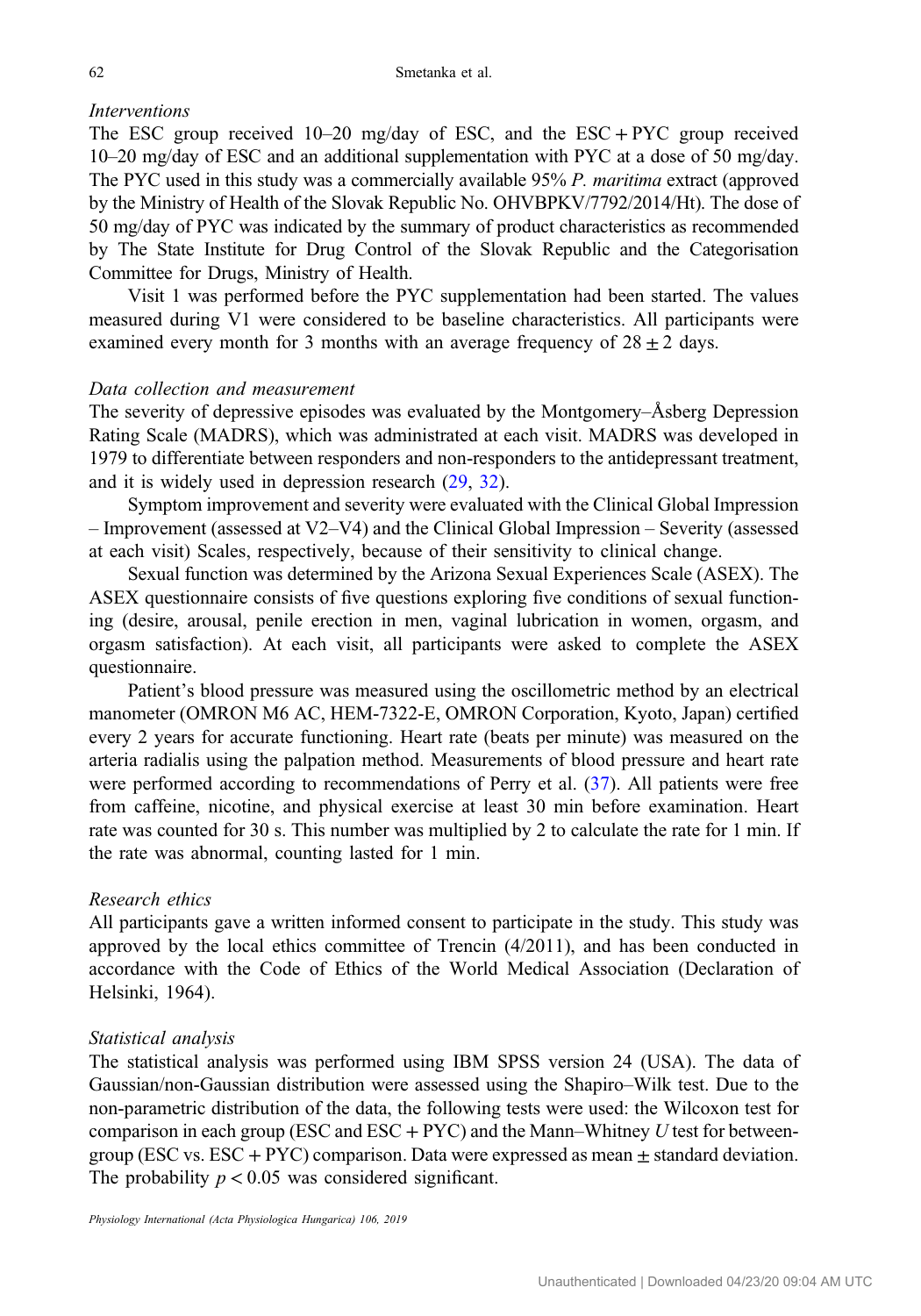## Results

The process of this study is depicted on the Consolidated Standards of Reporting Trials flow diagram (Fig. 1).

Table [II](#page-5-0) shows values for evaluated tests and heart rate. Briefly, both groups responded to ESC treatment. ESC treatment significantly reduced the MADRS scores ( $p \le 0.05$ , Wilcoxon signed-rank test), and PYC supplementation did not evoke any difference. Symptom severity and improvement showed amelioration ( $p \le 0.05$ , Wilcoxon signed-rank test) but was not dependent on PYC supplementation. The ESC + PYC group exhibited significant reduction of total ASEX score after 1 month of PYC co-treatment, and this amelioration persisted up to the last visit (V1 vs. V2, V3, V4;  $p \le 0.05$ , Wilcoxon signedrank test).

Our findings indicate higher heart rate in the  $\text{ESC} + \text{PYC}$  group compared to the  $\text{ESC}$ group ( $p \le 0.05$ , Mann–Whitney U test). The systolic and diastolic blood pressures were found without significant changes (Table [II\)](#page-5-0).

At the first visit, members of the  $\text{ESC} + \text{PYC}$  group showed significantly worse ASEX 1 score (\* $p \le 0.05$ , Mann–Whitney U test; Fig. [2](#page-6-0)). Although this situation reversed at V2, the amelioration continued over the examination period. No significant gender-related difference was found in the ASEX score. The status of the ASEX 1 score in the ESC group did not change.



Fig. 1. Consolidated Standards of Reporting Trials flow diagram of the study procedure. ASEX scale: Arizona Sexual Experiences Scale; CGI-I: Clinical Global Impression – Improvement; CGI-S: Clinical Global Impression – Severity; MADRS: Montgomery–Åsberg Depression Rating Scale

Physiology International (Acta Physiologica Hungarica) 106, 2019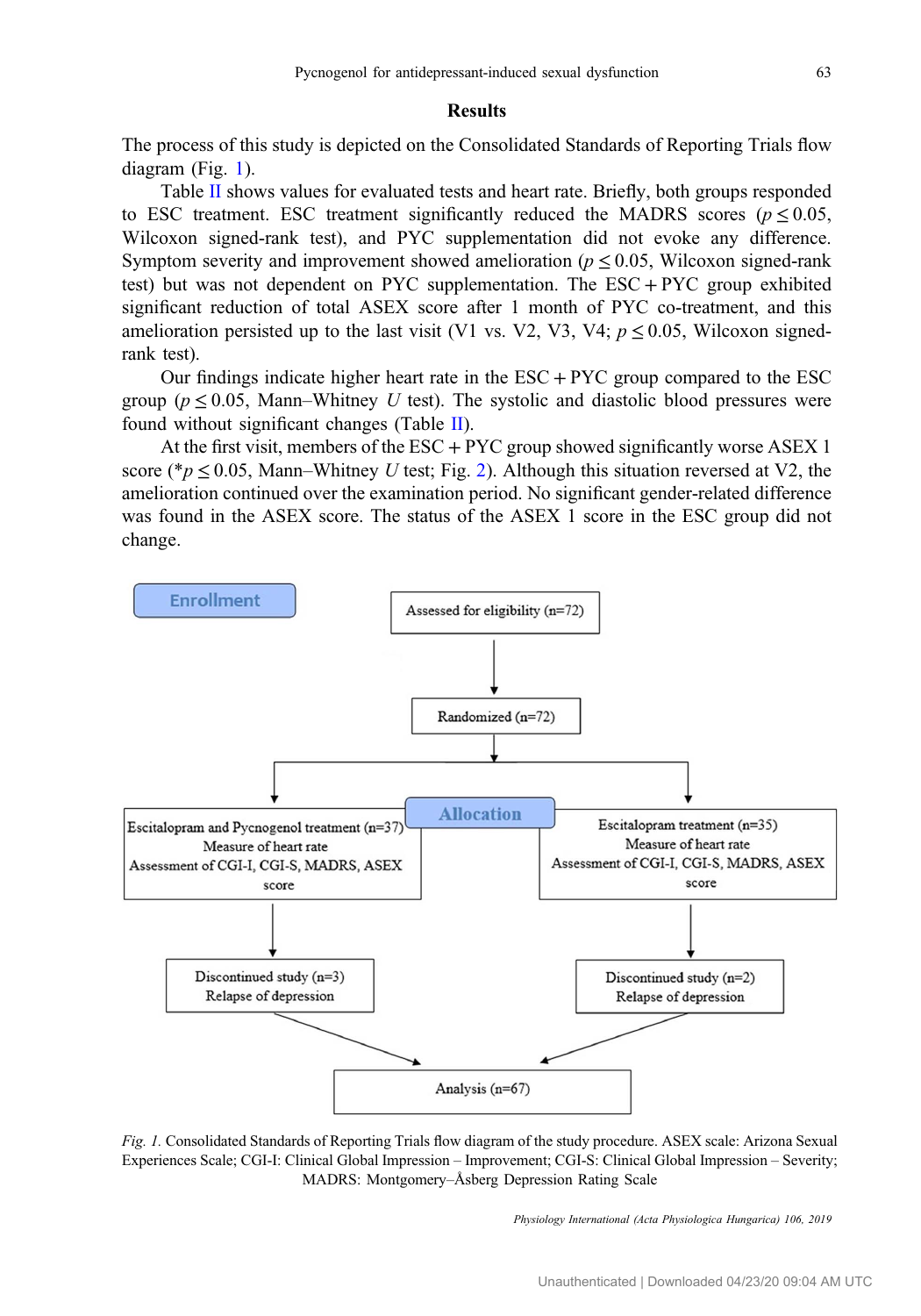<span id="page-5-0"></span>Table II. Median (interquartile change) MADRS score, CGI-I and CSI-S scale, total ASEX score, heart rate, and systolic and diastolic blood pressure values of experimental groups Table II. Median (interquartile change) MADRS score, CGI-I and CSI-S scale, total ASEX score, heart rate, and systolic and diastolic blood pressure values of experimental groups in corresponding visits in corresponding visits

|                          |                  | $ESC + PYC$                                                                                |                   |                                                |             |                                        | ESC                                       |                                   |
|--------------------------|------------------|--------------------------------------------------------------------------------------------|-------------------|------------------------------------------------|-------------|----------------------------------------|-------------------------------------------|-----------------------------------|
|                          |                  | $\mathcal{V}^2$                                                                            | $\mathfrak{p}$    | $\frac{4}{3}$                                  | ⋝           | V <sub>2</sub>                         | $\mathcal{V}$                             | $\sqrt{2}$                        |
| <b>MADRS</b>             |                  | $17.5(14, 23.75)^{a}$   15 (12.5, 22.25) <sup>b</sup>   14 (11, 20) <sup>c</sup>           |                   | $\begin{bmatrix} 13 & (7, 15)^d \end{bmatrix}$ |             | $20(13, 17)2$ 18 (11, 24) <sup>b</sup> | $13(10, 20)^e$ 12 (9.75, 16) <sup>d</sup> |                                   |
| <b>TGH</b>               |                  | $2.5 (2, 3)^{a}$                                                                           | $2(2, 3)^b$       | $2(1, 3)^c$                                    |             | $3 (2, 3)^{a}$                         | $2(2, 3)^{b}$                             | $2(1.75, 2)^{bc}$                 |
| $CGI-S$                  | $3(3,3)^a$       | $2.5 (2, 3)^b$                                                                             | $2(2, 3)^c$       | $2(1, 3)^d$                                    | $3(2, 4)^a$ | $3(2,3)^b$                             | $2(2, 3)^c$                               | $2(1.75, 2)^d$                    |
| Total ASEX score         |                  | 15 (12.25, 16)   12.5 (11.25, 15)**   12 (11, 15)**   12 (11, 15)**                        |                   |                                                | 13 (11, 15) | 13 (10, 14)                            | 13 (10, 14)                               | 13 (10, 14)                       |
| Jeant rate               | 74 (68, 80)      | $77 (72, 80)^{\#}$                                                                         | $78(70, 80)^{\#}$ | 76 $(70, 80)^{\#}$                             | 70 (68, 76) | 72 (68, 76)                            | 70 (68, 75)                               | 72 (67, 77)                       |
| Systolic blood pressure  |                  | $120(115, 130)$   $125(116.25, 130)$   $120(115, 130)$   $120(115, 130)$   $120(115, 130)$ |                   |                                                |             | 120(115, 130)                          |                                           | 125 (120, 130)   120 (117.5, 130) |
| Diastolic blood pressure | 82.5 (76.25, 90) | 80 (80, 85)                                                                                | 80 (75, 85)       | $\mid$ 80 (78.75, 85) $\mid$ 75 (70, 85)       |             | 80(70, 80)                             | 75 (75, 80)                               | 80 (70, 80)                       |
|                          |                  |                                                                                            |                   |                                                |             |                                        |                                           |                                   |

Data are expressed as median and interquartile range. ASEX scale: Arizona Sexual Experiences Scale; CGI-I: Clinical Global Impression - Improvement; CGI-S: Clinical Global mpression - Severity; MADRS: Montgomery-Asberg Depression Rating Scale. Superscript letters (a-d) indicate statistically significant intragroup differences between individual Data are expressed as median and interquartile range. ASEX scale: Arizona Sexual Experiences Scale; CGI-I: Clinical Global Impression – Improvement; CGI-S: Clinical Global Impression – Severity; MADRS: Montgomery–Åsberg Depression Rating Scale. Superscript letters (a–d) indicate statistically significant intragroup differences between individual  $\leq 0.05$ , Wilcoxon signed-rank test). visits ( $p$  ≤

\*\*Statistically significant intragroup difference vs. V1 (p \*\*Statistically significant intragroup difference vs. V1 ( $p$  ≤ 0.01, Wilcoxon signed-rank test).  $\leq 0.01$ , Wilcoxon signed-rank test).

 $*$ Statistically significant intergroup difference between groups in corresponding visit ( $p$ ≤ $\leq 0.05$ , Mann–Whitney U test)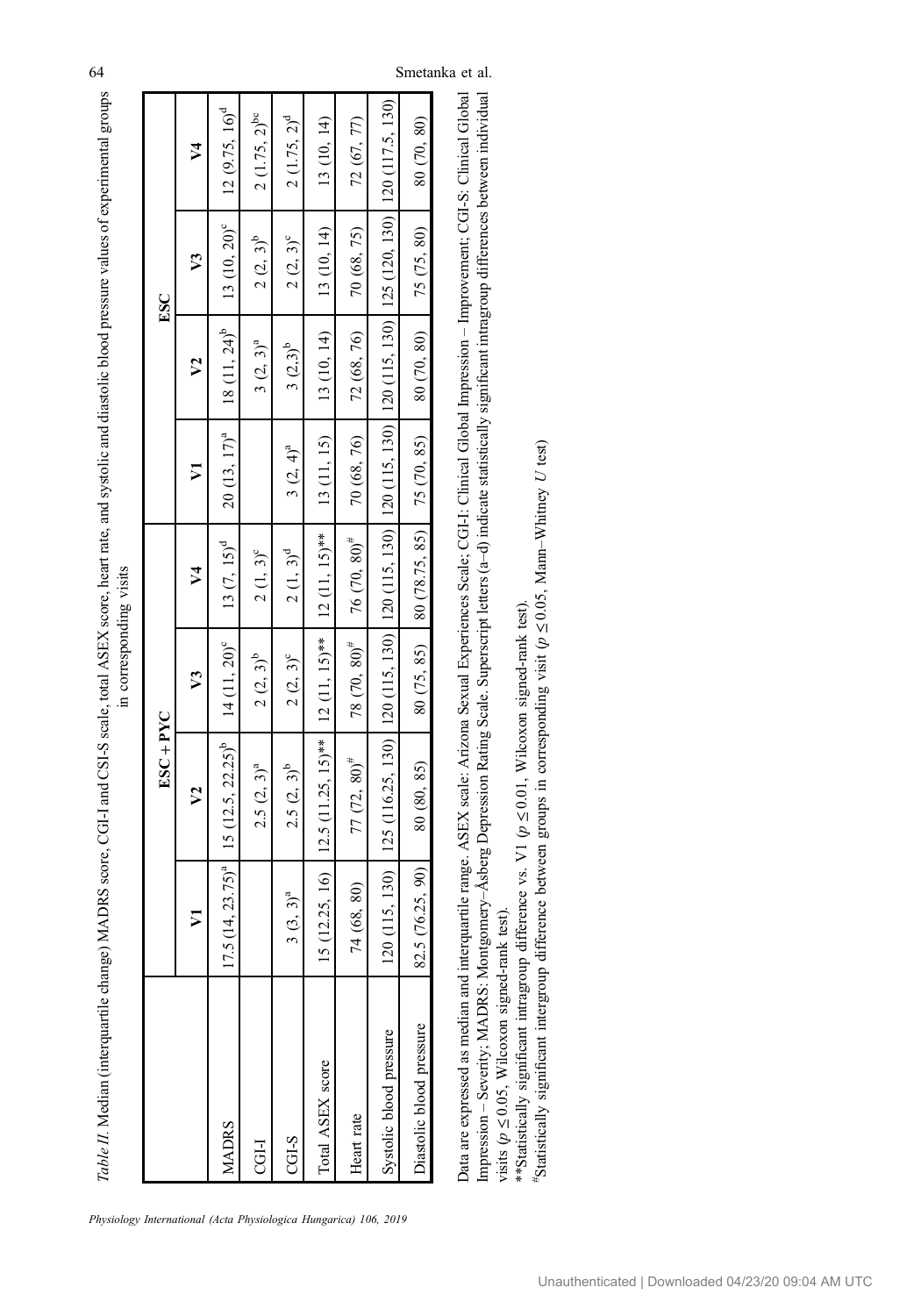<span id="page-6-0"></span>

During the study, no participant declared any adverse effects related to PYC ingestion.

## Discussion

Polyphenols are composed of four classes: phenolic acids, flavonoids, stilbenes, and lignans. Polyphenols are most abundant in fruits, vegetables, chocolate, wine, tea, and coffee. Beneficial health-related effects of polyphenols have been reported elsewhere ([35\)](#page-10-0). Risk assessment for polyphenols is complicated. This complication arises from their bioavailability after ingestion in vivo and production of several active metabolites from a single polyphenol ([30](#page-10-0)). Another complication in safety assessment represents dose recommendation. In general, herbal extracts can possess adverse effects, mainly when used in high doses, and can be illustrated by a study that showed that high doses of green tea extract (27% catechins and 7% caffeine) led to moderate toxicities in cancer patients. This was reported to be caffeine-related [\(39](#page-10-0)).

Although PYC is generally regarded to be safe, there are some adverse effects reported following PYC treatment. Mülek et al. ([31\)](#page-10-0) observed only one side effect. One patient with severe osteoarthritis reported flatulence after ingestion of 100 mg PYC twice a day for 3 weeks ([31\)](#page-10-0). In patients with increased cardiovascular disease risk, adverse effects such as headache, sleepiness, gastrointestinal discomfort, frequent urination, and insomnia were reported following 12 weeks of daily intake of 200 mg PYC ([11\)](#page-9-0). However, in patients with chronic venous insufficiency, no side effects during 8 weeks of daily ingestion of 150 mg PYC were reported [\(7](#page-9-0)). No such adverse effects or any other PYC ingestion-related health issues were reported during this study.

PYC has rapid bioavailability of its bio-effective compounds after oral ingestion in humans [\(38](#page-10-0)). Grimm et al. ([16\)](#page-9-0) focused on detection and quantification of constituents and metabolites of PYC in plasma of healthy volunteers after ingestion. After a single dose of 300 mg catechin, ferulic acid, caffeic acid, δ-(3,4-dihydroxy-phenyl)-γ-valerolactone, taxifolin, and 10 unknown compounds were detected ([30](#page-10-0)). PYC is able to directly interact with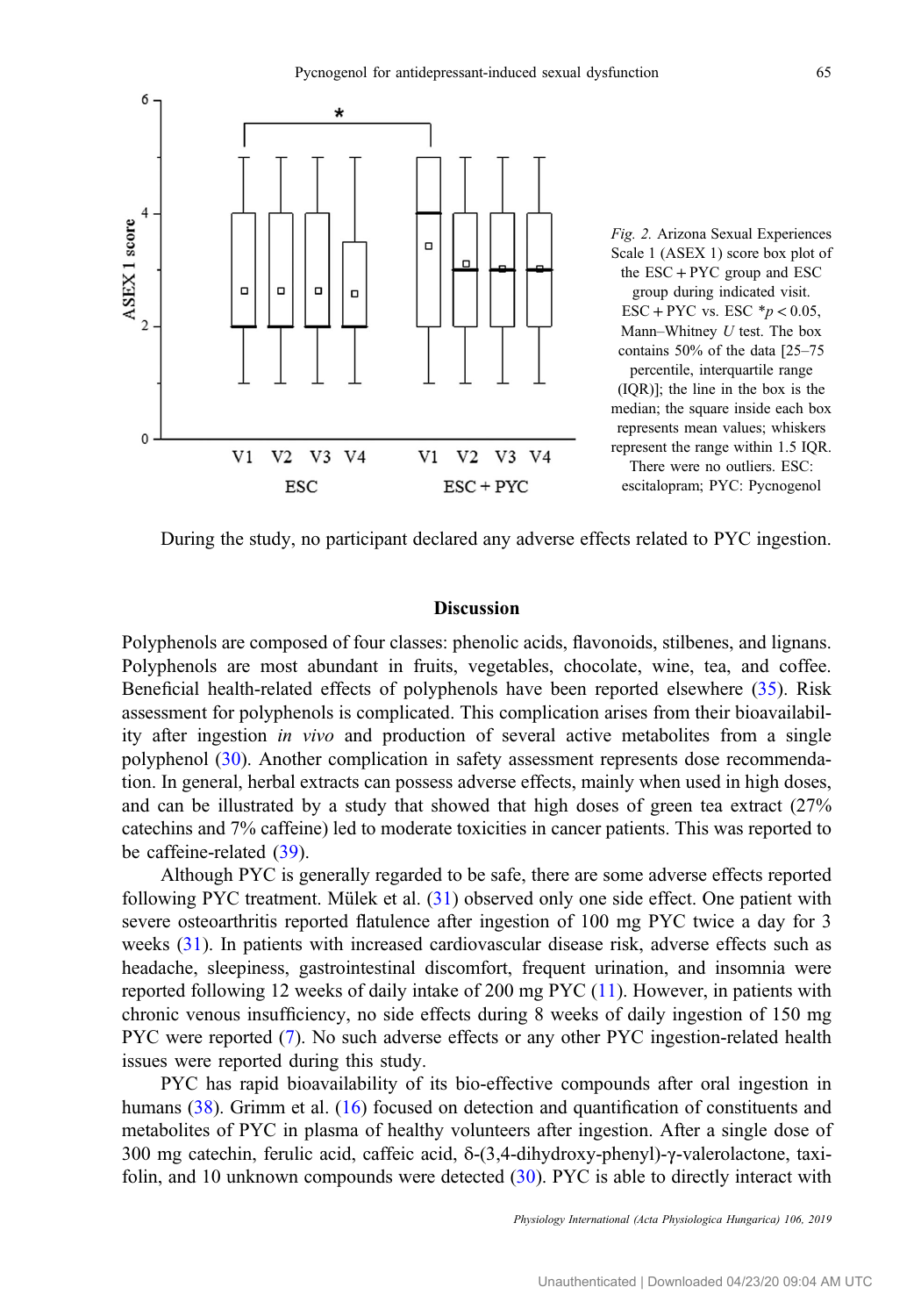the erythrocyte membrane, its metabolites or components were found in erythrocytes, and they also permeate synovial fluid  $(31, 41)$  $(31, 41)$  $(31, 41)$  $(31, 41)$ . However, according to the results of Jankyova et al. ([21\)](#page-9-0), administration of separated fractions of PYC is not as effective as PYC complex mixture, suggesting a synergic action of its individual components.

The effect of PYC has reportedly affected human circulation. A 2-week oral administration of PYC (180 mg/day) resulted in an increase in endothelium-dependent vasodilatation measured via forearm blood flow response in healthy young men ([33](#page-10-0)). Improved flow-mediated dilatation following PYC administration (200 mg, 8 weeks) was also shown in patients with arterial disease ([13\)](#page-9-0). Hosseini et al. [\(20](#page-9-0)) detected a significant decrease in systolic blood pressure following 8 weeks of PYC intake in mildly hypertensive patients; however, they found no change in heart rate. These discoveries demonstrate a PYC-mediated improvement of endothelial functions under physiological as well as pathophysiological conditions. In this study, we found that 12 weeks of treatment with PYC induce an increase in heart rate.

We suggest that the heart rate changes in the manner of increase in  $\text{ESC} + \text{PYC}$  group could be explained from several aspects. First, we suggest vasodilatory, antioxidant, and antiinflammatory effect of PYC on neurocardiac complex regulation and integrity ([13,](#page-9-0) [15,](#page-9-0) [38](#page-10-0)). Consequently, we could hypothesize that the neurocardiac control of the heart rate mediated through baroreflex resulting in tachycardia – increased heart rate – might represent an important mechanism in patients treated by ESC and PYC. Although there are several studies regarding the vasodilatory effect of PYC [\(13,](#page-9-0) [28,](#page-10-0) [33](#page-10-0)), alternation in heart rate has not been reported.

We theorize a crucial role of endothelial function in PYC-mediated amelioration of sexual function  $(21, 33)$  $(21, 33)$  $(21, 33)$ . Endothelial function improvement by PYC could be mediated by vasodilation via enhanced endothelial nitric oxide synthase (eNOS) expression as well as reduction of platelet aggregation as reported in smokers and decreased levels of serum tromboxane B2 [\(2](#page-9-0), [21](#page-9-0), [33](#page-10-0), [34](#page-10-0)).

The main purpose of this study was the evaluation of the action of PYC on ESC-induced SDys. In our results, we found that PYC attenuates SDys in men and women. It has already been shown that 3 months of oral treatment with PYC (40 mg, three times a day) in patients diagnosed with ED improved erectile function compared with the state before treatment [\(12](#page-9-0)). PYC action on SDys in men was repeatedly studied in preparations containing PYC in combination with other compounds [\(24](#page-10-0), [25](#page-10-0)). Stanislavov and Nikolova [\(42](#page-10-0)) reported a synergic effect of L-arginine and PYC in men with SDys. L-arginine is a substrate for eNOS and is believed to improve endothelial function ([40\)](#page-10-0). A 1-month treatment with PYC in a patented dietary supplement (80 mg PYC, 3 g L-arginine per tablet) was shown to improve sexual function scored with the International Index of Erectile Function (IIEF) in patients with mild-to-moderate SDys [\(43](#page-10-0)). This treatment also resulted in an increase in the amount of eNOS in the lysate of spermatozoa, increased testosterone levels in the plasma, decreased systolic and diastolic blood pressures, and decreased cholesterol [\(43](#page-10-0)). A different composition of the same dietary supplement (20 mg PYC, 700 mg L-arginine per tablet) administered 4 times a day for 6 months significantly improved IIEF score and increased total plasma levels of testosterone in patients with ED [\(42\)](#page-10-0). The amelioration of sexual function was prominent as soon as 3 months after the start of treatment  $(26)$  $(26)$ . Yagi et al. [\(45\)](#page-10-0) suggest another food supplement containing PYC (16 weeks, 6 tablets a day, 1 tablet consisting of 10 mg PYC, 115 mg L-arginine, and 92 mg aspartic acid) as a possible treatment for SDys [\(45\)](#page-10-0). Treatment on using this supplement (6 tablets, 8 weeks) improved IIEF score in terms of hardness of erection and intercourse satisfaction [\(45\)](#page-10-0). This was associated with a significant decrease in diastolic blood pressure; salivary testosterone concentration remained unchanged [\(1\)](#page-8-0).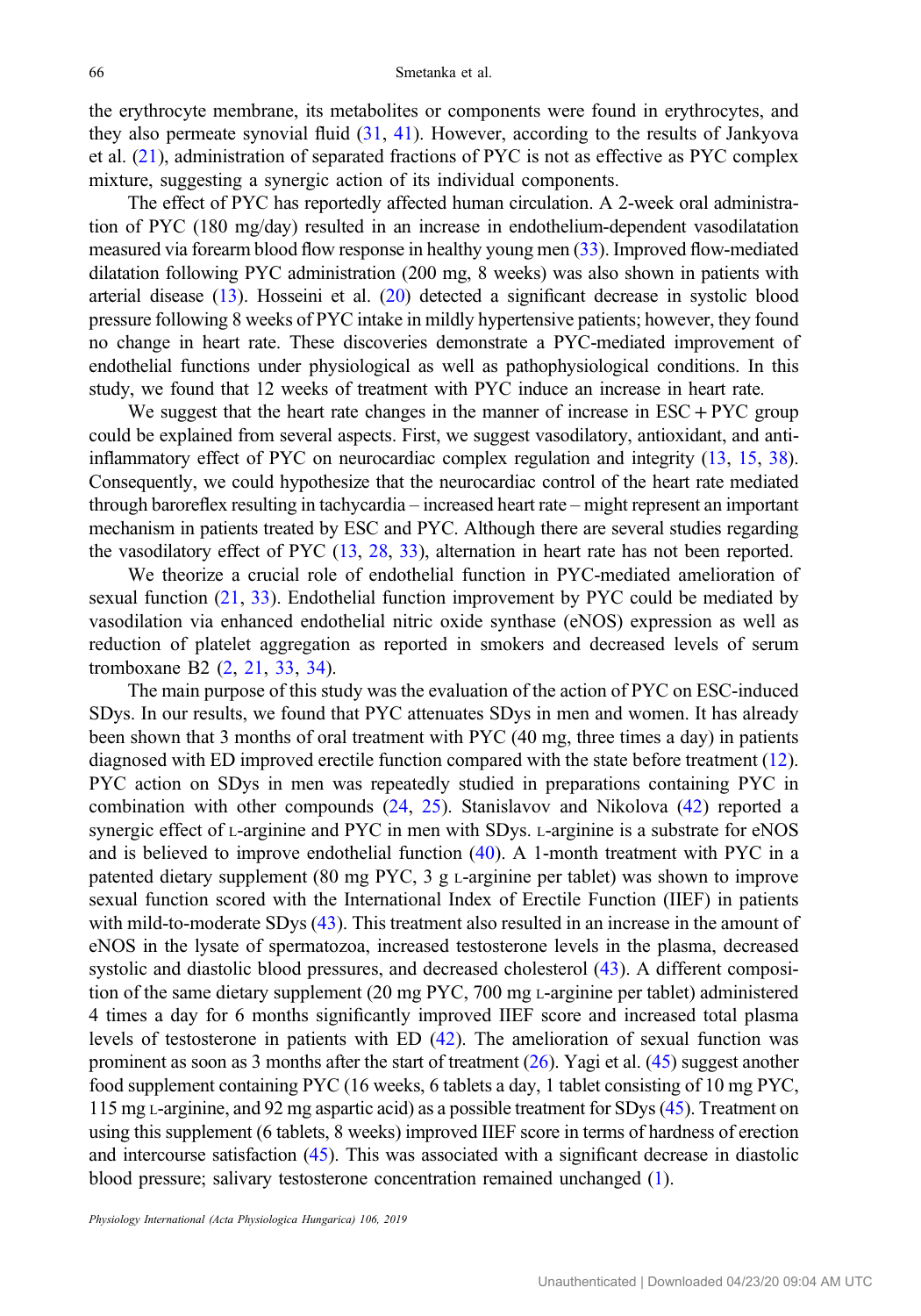<span id="page-8-0"></span>This study found a beneficial effect of PYC treatment on antidepressant-induced SDys in both genders. It seems that PYC supplementation could be useful in reducing the antidepressant-mediated adverse effect on sexual function.

## Limitations of the study

The limitation of this study represents applying single-blind study, where participants are unaware of the group assignments and detailed information, whereas the investigator has full knowledge about the study. We did not choose double-blinding, because manufacturing placebo pills (of equal physical appearance as the commercially available 95% P. maritima extract pills) would cost additional financial resources.

# Abbreviations

|                 | ASEX scale: Arizona Sexual Experiences Scale              |  |
|-----------------|-----------------------------------------------------------|--|
| CGI-I           | : Clinical Global Impression - Improvement                |  |
| CGI-S           | : Clinical Global Impression - Severity                   |  |
| <b>COX</b>      | : cyclooxygenase                                          |  |
| $DSM-5$         | : Diagnostic and Statistical Manual of Mental Disorders-5 |  |
| ED              | : erectile dysfunction                                    |  |
| <b>SDys</b>     | : sexual dysfunction                                      |  |
| eNOS            | : endothelial nitric oxide synthase                       |  |
| ESC             | : escitalopram                                            |  |
| <b>IIEF</b>     | : International Index of Erectile Function                |  |
| IL              | $:$ interleukin                                           |  |
| IQR             | : interquartile range                                     |  |
| <b>LDL</b>      | : low-density lipoprotein                                 |  |
| <b>MADRS</b>    | : Montgomery–Åsberg Depression Rating Scale               |  |
| <b>MDD</b>      | : major depressive disorder                               |  |
| $NF - \kappa B$ | : nuclear factor- $\kappa$ B                              |  |
| <b>PYC</b>      | : Pycnogenol                                              |  |
| SSRI            | : selective serotonin reuptake inhibitor                  |  |
| TNF- $\alpha$   | : tumour necrosis factor $\alpha$                         |  |
| TX              | : thromboxane                                             |  |

#### Acknowledgements

This study was supported by the project "Biomedical Center Martin" (BioMed) co-financed by EU sources (ITMS 26220220187) and VEGA grant no. 1/0044/18.

# Conflict of interest

The authors declare no conflict of interest.

# **REFERENCES**

1. Aoki H, Nagao J, Ueda T, Strong JM, Schonlau F, Yu-Jing S, Lu Y, Horie S: Clinical assessment of a supplement of Pycnogenol<sup>®</sup> and L-arginine in Japanese patients with mild to moderate erectile dysfunction. Phytother. Res. 26, 204–207 (2012)

Physiology International (Acta Physiologica Hungarica) 106, 2019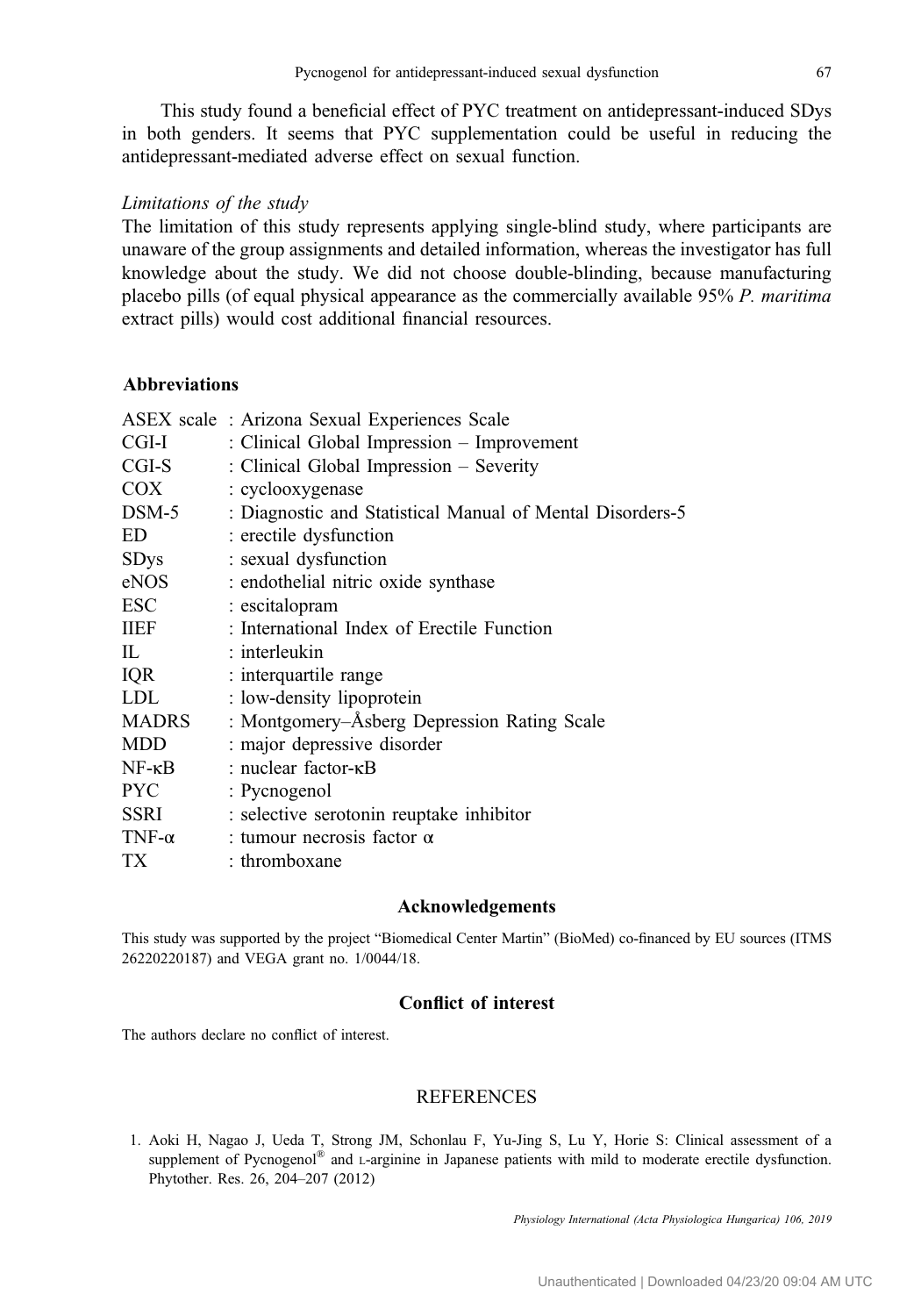- <span id="page-9-0"></span>2. Araghi-Niknam M, Hosseini S, Larson D, Rohdewald P, Watson RR: Pine bark extract reduces platelet aggregation. Integr. Med. 2, 73–77 (2000)
- 3. Ashton AK, Jamerson BD, L. Weinstein W, Wagoner C: Antidepressant-related adverse effects impacting treatment compliance: results of a patient survey. Curr. Ther. Res. 66, 96–106 (2005)
- 4. Bauer M, Monz BU, Montejo AL, Quail D, Dantchev N, Demyttenaere K, Garcia-Cebrian A, Grassi L, Perahia DG, Reed C, Tylee A: Prescribing patterns of antidepressants in Europe: results from the Factors Influencing Depression Endpoints Research (FINDER) study. Eur. Psychiatry 23, 66–73 (2008)
- 5. Belmaker RH, Agam G: Major depressive disorder. N. Engl. J. Med. 358, 55–68 (2008)
- 6. Cates M: Selecting antidepressant therapy for patients with major depression. Am. J. Pharm. Educ. 65, 190–194 (2001)
- 7. Cesarone MR, Belcaro G, Rohdewald P, Pellegrini L, Ledda A, Vinciguerra G, Ricci A, Ippolito E, Fano F, Dugall M, Cacchio M, Di Renzo A, Hosoi M, Stuard S, Corsi M: Improvement of signs and symptoms of chronic venous insufficiency and microangiopathy with Pycnogenol®: a prospective, controlled study. Phytomedicine 17, 835–839 (2010)
- 8. Clayton A, Kornstein S, Prakash A, Mallinckrodt C, Wohlreich M: Changes in sexual functioning associated with duloxetine, escitalopram, and placebo in the treatment of patients with major depressive disorder. J. Sex. Med. 4, 917–929 (2007)
- 9. Corona G, Ricca V, Bandini E, Mannucci E, Lotti F, Boddi V, Rastrelli G, Sforza A, Faravelli C, Forti G, Maggi M: Selective serotonin reuptake inhibitor-induced sexual dysfunction. J. Sex. Med. 6, 1259–1269 (2009)
- 10. D'Andrea G: Pycnogenol: a blend of procyanidins with multifaceted therapeutic applications? Fitoterapia 81, 724–736 (2010)
- 11. Drieling RL, Gardner CD, Ma J, Ahn DK, Stafford RS: No beneficial effects of pine bark extract on cardiovascular disease risk factors. Arch. Intern. Med. 170, 1541–1547 (2010)
- 12. Duračková Z, Trebatický B, Novotný V, Žitňanová I, Breza J: Lipid metabolism and erectile function improvement by pycnogenol®, extract from the bark of Pinus pinaster in patients suffering from erectile dysfunction – a pilot study. Nutr. Res. 23, 1189–1198 (2003)
- 13. Enseleit F, Sudano I, Periat D, Winnik S, Wolfrum M, Flammer AJ, Fröhlich GM, Kaiser P, Hirt A, Haile SR, Krasniqi N, Matter CM, Uhlenhut K, Högger P: Effects of Pycnogenol on endothelial function in patients with stable coronary artery disease: a double-blind, randomized, placebo-controlled, cross-over study. Eur. Heart J. 33, 1589–1597 (2012)
- 14. Ferguson JM: SSRI antidepressant medications: adverse effects and tolerability. Prim. Care Companion J. Clin. Psychiatry 3, 22–27 (2001)
- 15. Grimm T, Chovanová Z, Muchová J, Sumegová K, Liptáková A, Duracková Z, Högger P: Inhibition of NF-κB activation and MMP-9 secretion by plasma of human volunteers after ingestion of maritime pine bark extract (Pycnogenol). J. Inflamm. (Lond.) 3, 1 (2006)
- 16. Grimm T, Skrabala R, Chovanová Z, Muchová J, Sumegová K, Liptáková A, Durackova Z, Högger P: Single and multiple dose pharmacokinetics of maritime pine bark extract (Pycnogenol) after oral administration to healthy volunteers. BMC Clin. Pharmacol. 6, 4 (2006)
- 17. Hatzimouratidis K, Amar E, Eardley I, Giuliano F, Hatzichristou D, Montorsi F, Vardi Y, Wespes E, European Association of Urology: Guidelines on male sexual dysfunction: erectile dysfunction and premature ejaculation. Eur. Urol. 57, 804–814 (2010)
- 18. Hausenblas HA, Saha D, Dubyak PJ, Anton SD: Saffron (Crocus sativus L.) and major depressive disorder: a meta-analysis of randomized clinical trials. J. Integr. Med. 11, 377–383 (2013)
- 19. Higgins A, Nash M, Lynch AM: Antidepressant-associated sexual dysfunction: impact, effects, and treatment. Drug Healthc. Patient Saf. 2, 141–150 (2010)
- 20. Hosseini S, Lee J, Sepulveda RT, Rohdewald P, Watson RR: A randomized, double-blind, placebo-controlled, prospective, 16 week crossover study to determine the role of Pycnogenol in modifying blood pressure in mildly hypertensive patients. Nutr. Res. 21, 1251–1260 (2001)
- 21. Jankyova S, Hlavackova L, Kralova E, Slazneva J, Drobna V, Zuzik P, Drafi F, Mucaji P, Racanska E: The evaluation of efficacy of Pycnogenol® fractions on endothelial dysfunction. Acta Fac. Pharm. Univ. Comen. 60, 7–14 (2013)
- 22. Kennedy SH, Andersen HF, Lam RW: Efficacy of escitalopram in the treatment of major depressive disorder compared with conventional selective serotonin reuptake inhibitors and venlafaxine XR: a meta-analysis. J. Psychiatry Neurosci. 31, 122–131 (2006)
- 23. Kennedy SH, Lam RW, McIntyre RS, Tourjman SV, Bhat V, Blier P, Hasnain M, Jollant F, Levitt AJ, MacQueen GM, McInerney SJ, McIntosh D, Milev RV, Müller DJ, Parikh SV, Pearson NL, Ravindran AV,